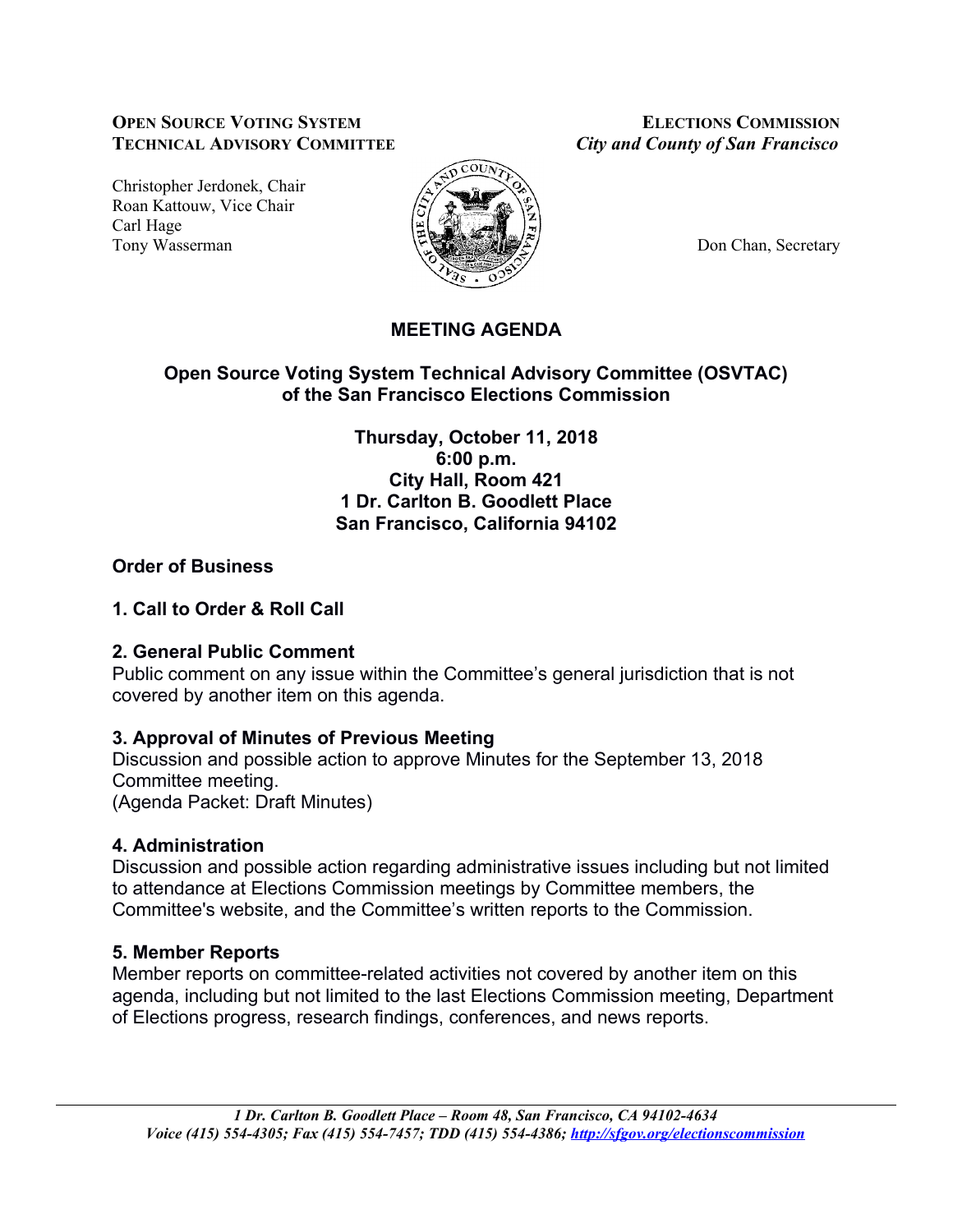#### **6. Open Source Voting System Project Manager**

Discussion and possible action regarding the Project Manager position for the open source voting project.

#### **7. Civil Grand Jury Report**

Discussion and possible action regarding the 2017-18 Civil Grand Jury Report on open source voting and responses to the report. (Agenda Packet: CGJ Report Responses)

#### **8. Voting System Component Development**

Discussion and possible action regarding OSVTAC developing and/or facilitating the development of one or more voting system components as a proof of concept.

#### **9. November 6, 2018 Election**

Discussion and possible action regarding the November 6, 2018 election, its processes, and observing the election. (Agenda Packet: Logic & Accuracy Testing Checklists)

#### **10. Committee Recommendations**

Discussion and possible action regarding Committee recommendations on the subjects of requirements, open source, software development processes, software architecture and design, hardware, intellectual property, and testing.

#### **11. Topics for future discussion**

Discussion and possible action regarding topics for future discussion.

### **Adjournment**

There will be an opportunity for public comment on each agenda item.

Materials contained in the Commission packets for meetings are available for inspection and copying during regular office hours at the Department of Elections, City Hall Room 48. Materials are placed in the Elections Commission's Public Binder no later than 72 hours prior to meetings. Any materials distributed to members of the Elections Commission within 72 hours of the meeting or after the agenda packet has been delivered to the members are available for inspection at the Department of Elections, City Hall Room 48, in the Commission's Public Binder, during normal office hours.

**Cell phones, pagers and similar sound-producing electronic devices:** The ringing of and use of cell phones, pagers and similar sound-producing electronic devices are prohibited at this meeting. The Chair may order the removal from the meeting room of any person responsible for the ringing or use of a cell phone, pager, or other similar sound-producing electronic devices.

**Disability Access:** The meeting will be held in Room 421, City Hall, 1 Dr. Carlton B. Goodlett Place, San Francisco, CA. The meeting room is wheelchair accessible. The nearest accessible BART station is Civic Center (Market/Grove/Hyde Streets). Accessible MUNI Metro lines are the F, J, K, L, M, N, T (exit at Civic Center or Van Ness Stations). MUNI bus lines also serving the area are the 5, 5R, 6, 7, 7R, 7X, 9, 9R, 19, 21, 47, and 49. For more information about MUNI accessible services, call 311, call (415) 701-4485, or visit [http://www.sfmuni.com.](http://www.sfmuni.com/) There is accessible curbside parking adjacent to City Hall on Grove Street